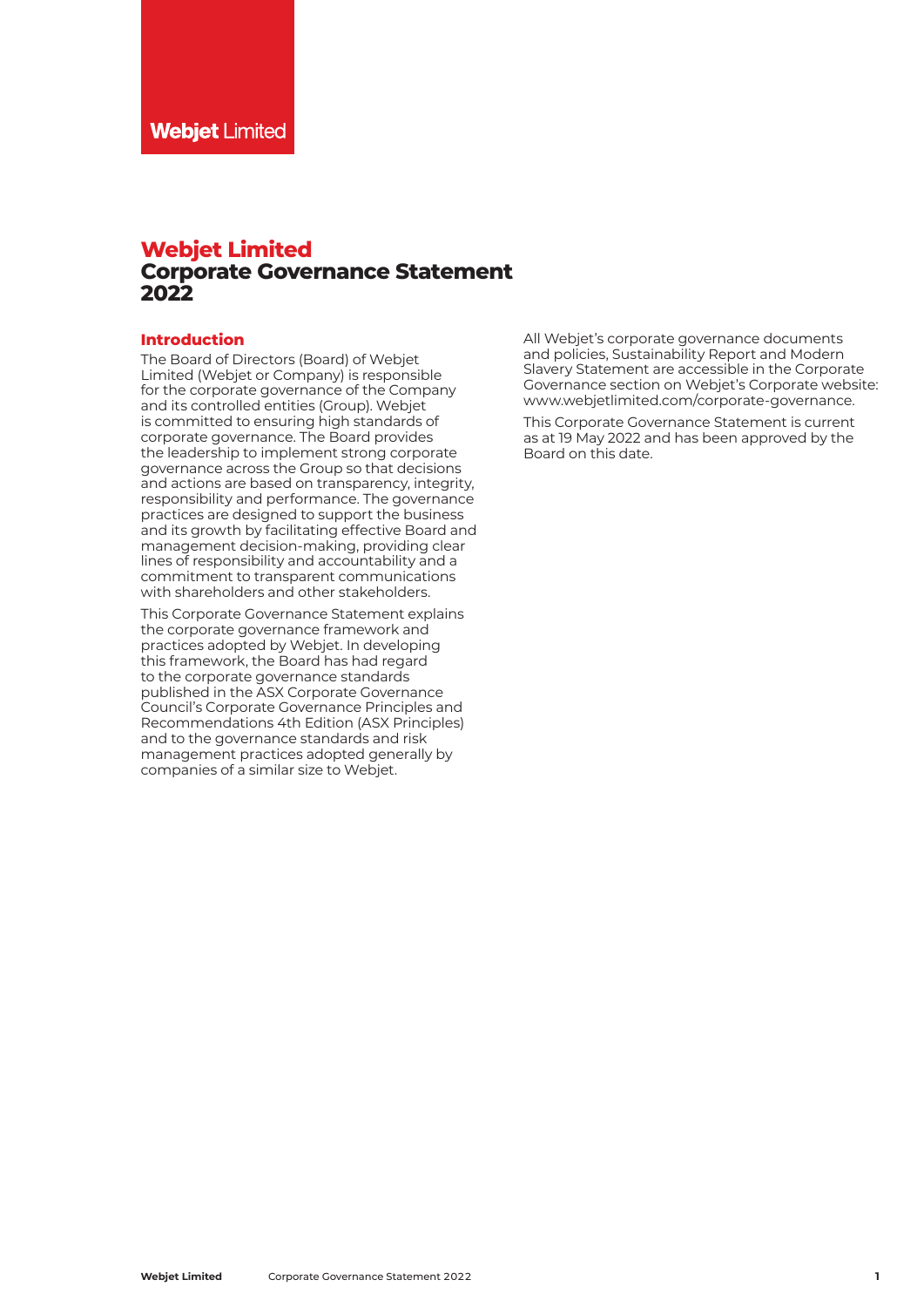# **Principle 1 Lay solid foundations for management and oversight**

#### **Role of the Board and management**

The Board governs with regard to the interests of our shareholders (as a whole), our business and financial partners, our employees, our customers and our community.

The Board, through its Chair and Managing Director, aims for and seeks to instil within the Company a culture of excellence, quality, customer care and service, respect, integrity and trust. The governance framework is based on accountability, effective delegation and appropriate oversight to support sound decision making.

The Board is responsible for setting the strategic direction and risk appetite of the Company and for leading the culture, values and behaviours of its people.

The Managing Director has responsibility for the day-to-day management of the Group and is supported in this function by the Company's senior executive team, which is appointed and functions by reference to geographic, business unit and functional requirements.

The Board Charter sets out the Board's role and responsibilities and describes those matters expressly reserved for the Board and those matters delegated to management. The Board Charter is accessible in the Corporate Governance section on Webjet's Corporate website.

## **Director appointment, election and re-election**

The responsibility for the selection of potential Directors lies with the Board. Following discussion and agreement at Board level on the preferred characteristics of the candidates for appointment, the Board delegates responsibility to the Remuneration and Nomination Committee for the selection, and recommendation to the Board, of the preferred candidate. Importantly, no resolution for the appointment of any candidate to the Board will be put before the Board for approval without extensive and appropriate background and reference checks taking place.

Similarly, before a Director's election or reelection at an Annual General Meeting (AGM), the performance of the relevant Director will be evaluated and all information relevant to the election or re-election will be provided to the shareholders.

Under Webjet's Constitution, with the exception of the Managing Director, Directors may not hold office without re-election beyond the third AGM following their election or most recent re-election.

Any Director appointed to fill a casual vacancy since the previous AGM must stand for election at the next AGM.

## **Written agreements with Directors and Senior Executives**

The Board has a letter of appointment that contains the terms on which Non-executive Directors are appointed, including the basis on which they will be appointed, paid, insured and indemnified. The letter of appointment clearly defines the role of Directors, including the expectations in terms of participation, time commitment and conflicts. The letter of appointment also makes it clear that Directors are required to disclose circumstances that may affect, or may be perceived to affect, their ability to exercise independent judgement so that the Board can assess independence on a regular basis.

On appointment, all new Non-executive Directors are briefed fully on the business and strategic plans of Webjet and, on an on-going basis, are required to commit the time necessary to develop and maintain the skills and knowledge needed to perform their role effectively. All Directors are expected to constructively challenge, demonstrate the approved values and standards of Webjet, monitor the performance of management and Webjet itself, satisfy themselves as to the adequacy and integrity of Webjet's financial statements and satisfy themselves that the systems for the identification and management of risks are robust and appropriate.

Senior Executives (including the Managing Director) enter into an employment contract with Webjet which sets out the terms of their employment, the circumstances in which their service may be terminated and any entitlements on termination.

## **Role of Company Secretary**

The Company Secretary at Webjet is responsible for supporting the Board and its Committees in matters to do with the effective functioning and governance of the Company and compliance by the Company with its financial reporting and disclosure obligations to the Australian Stock Exchange (ASX), Australian Securities and Investments Commission (ASIC) and other regulatory bodies.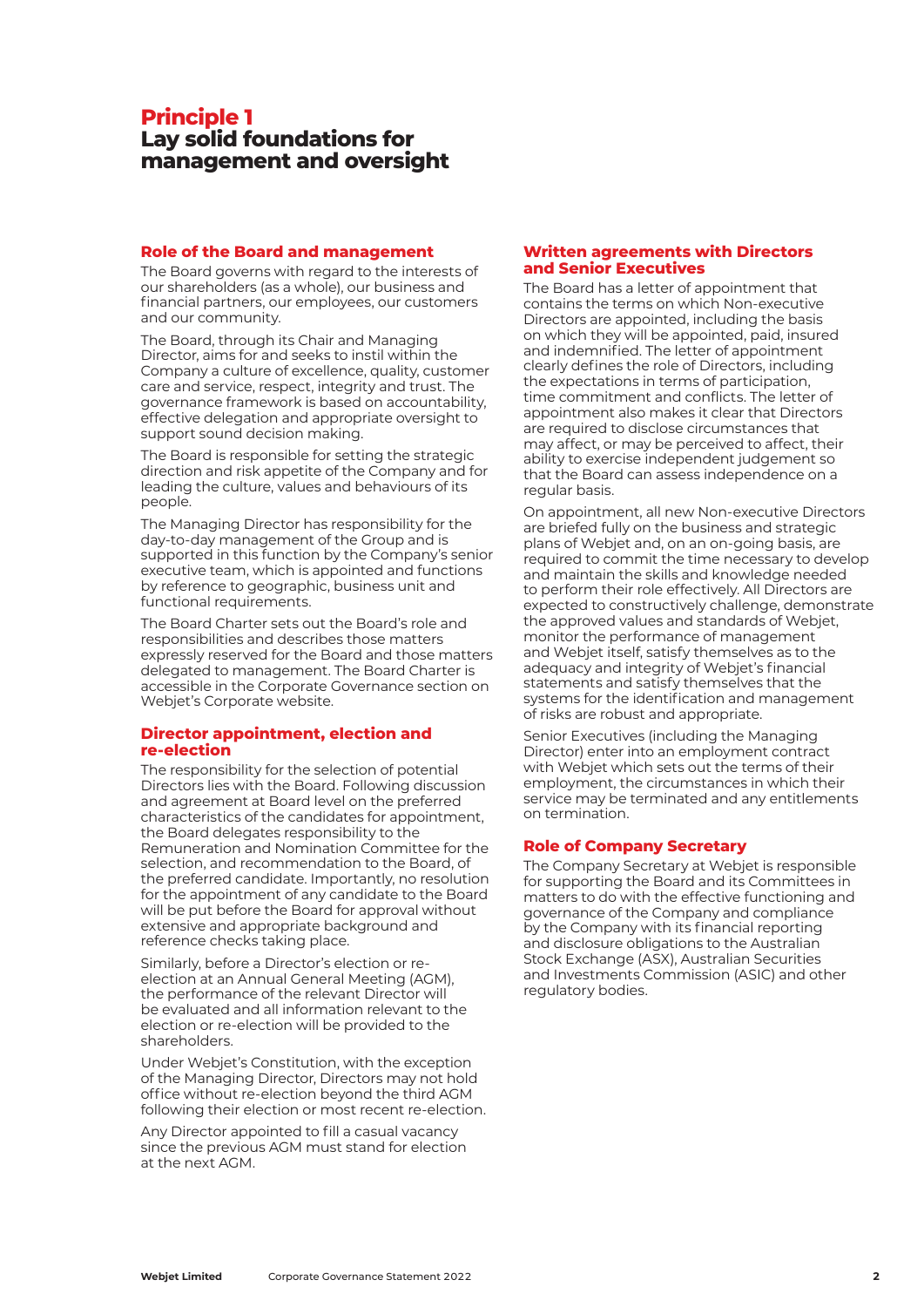#### **Board and Director performance evaluation**

The Webjet Board is committed to transparency in determining Board membership and in assessing the performance of the Board, Board Committees and individual Directors.

The Board conducts regular evaluations of its performance, the performance of its Committees, the Chair, individual Directors and the governance processes that support the Board's work. The Board evaluation process comprises both assessment and review. This includes analysis of how the Board and its Directors are functioning, the time spent by the Board considering matters and whether the terms of reference of the Board Committees have been met, as well as compliance with the Board Charter.

The evaluation considers the balance of skills, experience, independence and knowledge of the Company and the Board, its overall diversity, including gender, and how the Board works together as a unit.

The Board did not conduct a performance evaluation in FY22 due to the change in the Company's financial year-end date and the effects of the COVID-19 pandemic. A performance evaluation will be undertaken in FY23.

## **Senior Executive performance evaluation**

Arrangements are in place to monitor and assess the performance of the Managing Director and Senior Executives each financial year, including:

- **•** a review of the Company's financial and operating performance against targets; and
- **•** performance appraisals incorporating key performance indicators with each individual.

The Board conducts the performance evaluation of the Managing Director and the Managing Director conducts the performance evaluations of the Senior Executives.

## **Diversity and inclusion at Webjet**

Webjet's Diversity Policy is approved by the Board and responsibility for its oversight rests with the Board. Further details of the Company's approach to diversity and inclusion are set out in the Company's Code of Conduct and Sustainability Report.

The Board is committed to ensuring diversity is actively pursued and implemented in terms of Board composition. Diversity is a core consideration in ensuring that the Board and its Committees have the right balance of skills, experience, independence and Group knowledge necessary to discharge their responsibilities.

The Board believes that many facets of diversity are required in order to meet the corporate purpose. In that context, diversity is not restricted to gender.

It includes geographic location, nationality, skills, background, knowledge, experience and outlook.

The right blend of perspectives is critical to ensuring the Board oversees Webjet effectively for the benefit of its shareholders. In addition, and supporting the achievement of diversity across the Group, the Board also believes in the importance of creating an inclusive work environment.

Our values, along with the Diversity Policy, guide our approach to diversity and inclusion. Webjet believes its success to date relies in part on having a team comprised of the best people, each bringing different skills, perspectives and experiences, and an inclusive work environment where these differences are valued.

The vision for diversity at Webjet reflects the broadest definition of difference, where we attract, retain and develop people who differ by gender, ethnicity, disability, age, thought, education, experience, family responsibilities and sexuality. Webjet is a global on-line travel business. As a result, it already has a diverse workforce, not only in terms of gender (refer below) and its geographic locations, but also in terms of nationalities, locations, ethnicity, age, education, skills, knowledge and experience. This applies broadly across the Company at Board, management and less senior employee levels.

It is also important to Webjet that its workforce reflects the communities in the countries in which it operates. Webjet also actively promotes gender equality (in respect of employment terms and payment) across its workforce.

Despite its existing diverse nature, subject to the overriding objective of always recruiting and retaining the best people, the Webjet Board is determined to further improve the representation of employees from diverse ethnic backgrounds in its workforce and to progress towards balanced gender representation at Board and senior management levels. The Board's measurable objectives for diversity and inclusion reflect these goals and the Board will monitor progress towards achieving these objectives on an annual basis.

The Board's primary diversity aims are to:

- **•** progressively increase the diversity profile (including the percentage of women) at both Board and Senior Executive levels; and
- **•** ensure equal access to employment opportunities at work based primarily on merit and regardless of gender, ethnicity or other diversity factors.

Further information on diversity and inclusion at Webjet is set out in the Company's Code of Conduct, Diversity Policy and Sustainability Report. Details of Webjet's gender diversity statistics for FY22 are included in the Sustainability Report.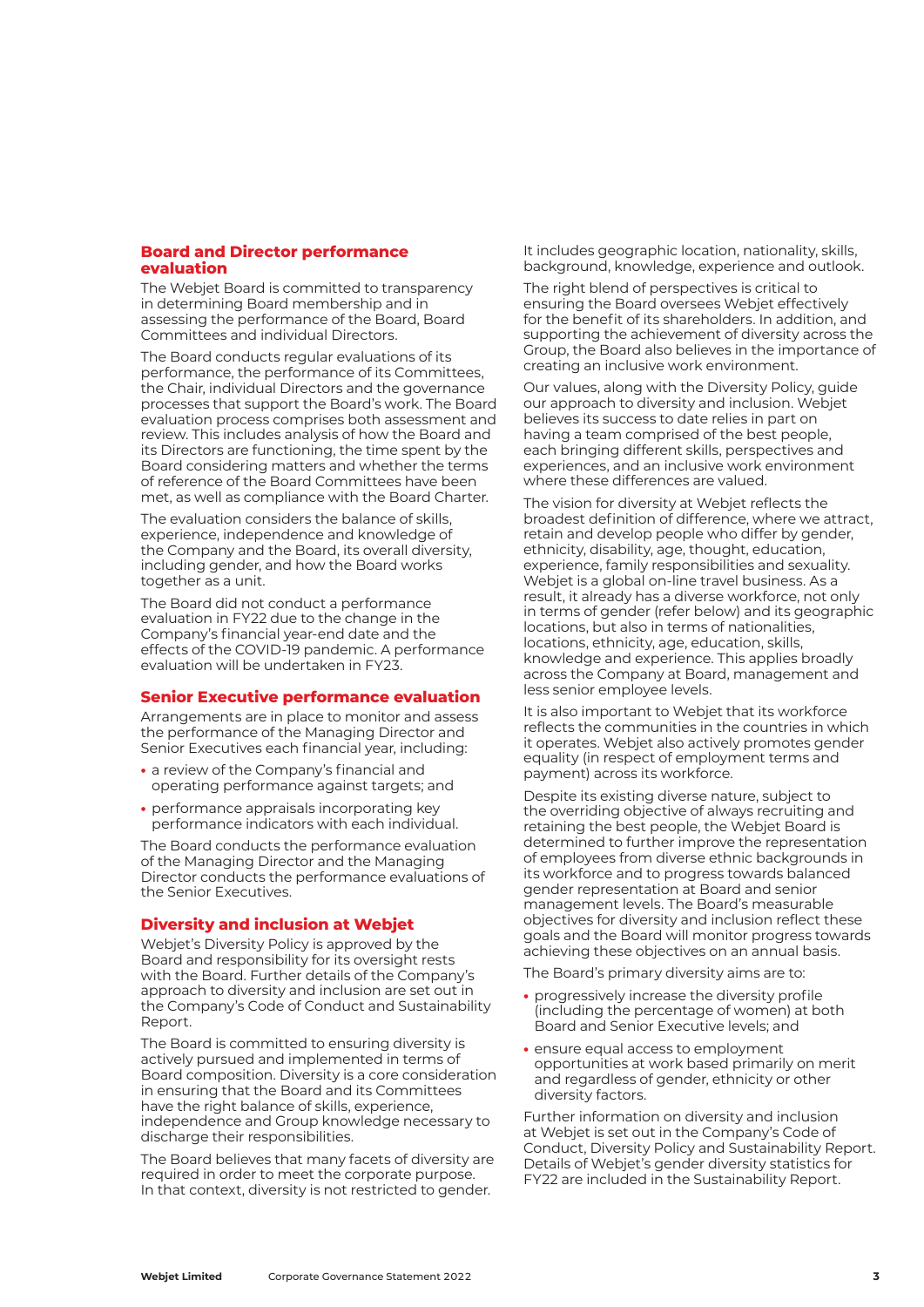## **Principle 2 Structure the Board to be effective and add value**

#### **Board Nomination Committee**

The Webjet Remuneration and Nomination Committee operates as the Nomination Committee. The Committee comprises three Non-executive Directors, all of whom are independent (including the Committee Chair). Its Charter outlines the Committee's role in assisting the Board with decisions regarding the composition and structure of the Board. It does this by reviewing and making recommendations to the Board in relation to:

- **•** The appointment and re-election of Directors
- **•** The induction and continuing professional development of Directors
- **•** Board and senior management succession planning
- **•** The recruitment process for a new Director
- **•** Board, Committee and Director performance evaluation

Management attend Committee meetings by invitation.

## **Structure and composition of the Board**

Webjet is committed to ensuring that the composition of the Board includes Directors who bring an appropriate mix of skills, experience, expertise and diversity to Board decision making.

The Board has collective business expertise in the areas of travel, digital and online businesses, consumer businesses, finance, law, accounting, sales and marketing, operational and project management. Members of the Board also have experience in countries in which Webjet has business assets and activities, namely Australia, New Zealand, Asia, the Middle East, Europe and the Americas.

## **Director skills, experience and attributes**

The Board considers that a diversity of skills, backgrounds, knowledge, geographic location and gender are important in order to effectively govern the Company and its business. The Board has worked, and will continue to work, to ensure that it has the right balance of skills, experience, independence and business knowledge necessary to discharge its responsibilities in accordance with the appropriate standards of governance.

To govern Webjet effectively, the Non-executive Directors must have a clear understanding of the Company's overall strategy, together with knowledge about the business and the environment in which it operates. Non-executive Directors must be sufficiently familiar with Webjet's core businesses to be effective contributors to the development of strategy and to monitoring performance. They must be familiar with, and understand, the risks that Webjet faces and the processes in place to mitigate and manage those risks.

All Directors are expected to use their range of relevant skills, knowledge and experience and to apply their judgement to all matters discussed at Board meetings.

In addition to formal Board meetings (and Committee meetings) which are held throughout the year, the Directors are in continuous communication on all material and strategic matters. These communications, which are generally conducted by telephone, video and other internet conferencing software, and email, occur frequently and provide for a transparent flow of strategic and operational information and data between the Directors. This level of communication requires significant time commitment and involvement on the part of all Directors (especially the Chair) and is one of the key elements of Webjet's success.

The Webjet Board operates on a consensus basis. As such, in performing their role as Non-executive Directors, each Director must commit to the collective decision-making processes of the Board. They must be willing to debate issues openly and constructively and be free to question or challenge the opinions of others. They must be clear communicators and, equally, good listeners who contribute to the Board in a collegial manner. Each Director must ensure that no decision or action is taken that places his or her interests above the interests of Webjet.

The Board considers that its Directors and senior management have the combined skills and experience to discharge their respective individual and combined responsibilities in a publicly listed, global online travel company.

The Managing Director also brings additional perspectives to the Board through his deep understanding of the travel industry and of the Webjet Group's business and operations.

The following table sets out the mix of skills and experience that the Board considers necessary or desirable in its Directors. The Board reviews the skills matrix on a regular basis to ensure it covers the skills needed to address existing and emerging business and governance issues relevant to Webjet.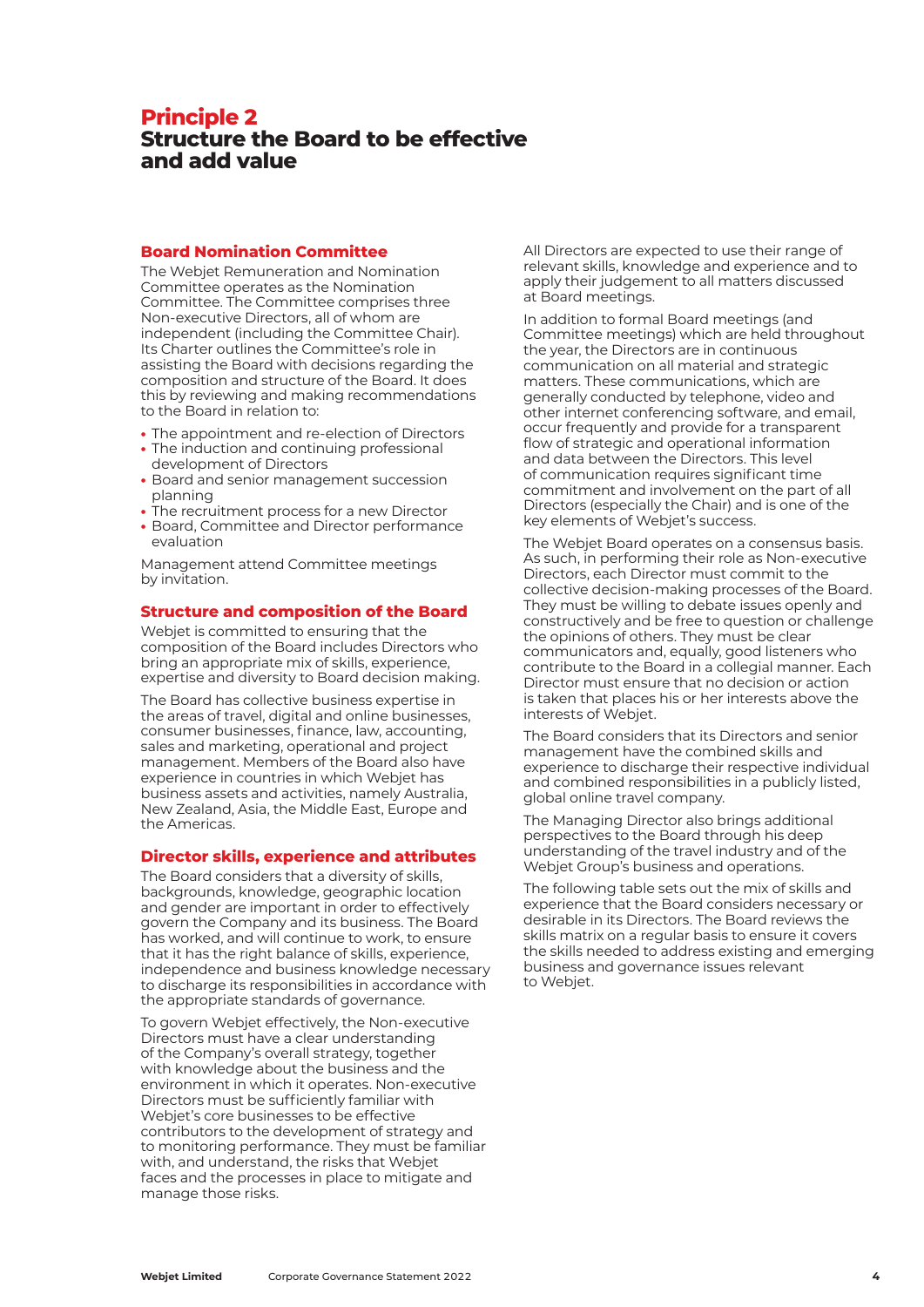## **Director skills/experience matrix**

| <b>Executive Leadership</b>                                                                                                                                                                                                                                                      | <b>Global experience</b>                                                                                                                                                                                                                              | Strategy/risk                                                                                                                                                                                                                     |
|----------------------------------------------------------------------------------------------------------------------------------------------------------------------------------------------------------------------------------------------------------------------------------|-------------------------------------------------------------------------------------------------------------------------------------------------------------------------------------------------------------------------------------------------------|-----------------------------------------------------------------------------------------------------------------------------------------------------------------------------------------------------------------------------------|
| • Sustainable success in<br>business at a senior level<br>in a successful career<br>• 6 Directors                                                                                                                                                                                | • Senior management or<br>equivalent experience in<br>global businesses, exposed to<br>a range of political, cultural,<br>regulatory and business<br>environments<br>• 6 Directors                                                                    | • Developing and<br>implementing a successful<br>strategy (including<br>appropriately probing and<br>challenging management<br>on the delivery of agreed<br>strategic planning objectives)<br>over the long-term<br>• 6 Directors |
| Corporate governance                                                                                                                                                                                                                                                             | <b>Financial acumen</b>                                                                                                                                                                                                                               | <b>Commercial capability</b>                                                                                                                                                                                                      |
| and compliance<br>• Commitment to high<br>standards of governance,<br>business ethics and<br>regulatory compliance<br>• 6 Directors                                                                                                                                              | • Senior management or<br>equivalent experience in<br>financial accounting and<br>reporting, corporate finance<br>and internal financial controls,<br>including ability to probe the<br>adequacies of financial and<br>risk controls<br>• 4 Directors | • Broad range of commercial<br>skills and experience,<br>including strategy and<br>development, acquisitions<br>and divestments,<br>negotiation, planning and<br>execution phases<br>• 6 Directors                                |
| Marketing and communications                                                                                                                                                                                                                                                     | <b>Regulatory affairs</b>                                                                                                                                                                                                                             |                                                                                                                                                                                                                                   |
| • Senior management or<br>equivalent experience in<br>experience in marketing and<br>a detailed understanding of<br>the steps required to create<br>long term shareholder value<br>through delivery of on-line<br>consumer transactions and<br>customer service<br>• 4 Directors | • Experience in regulatory<br>policy, retail and wholesale<br>transactional business laws<br>and policies<br>• 3 Directors                                                                                                                            |                                                                                                                                                                                                                                   |

In addition to the skills and experience set out in the skills matrix, the Board considers that each Director has the following attributes

- **•** honesty and integrity;
- the ability to think strategically;
- an ability to consider materiality and risk tolerance as key considerations in decision making;
- **•** the time available to devote to Webjet's business;
- **•** a willingness to question, challenge and critique;
- **•** a willingness to understand and commit to the highest standards of governance;
- **•** an understanding of the key drivers of Webjet's businesses; and
- **•** a proven track record of creating value for shareholders.

The Webjet Board represents a range of backgrounds. Future Director appointments provide an opportunity to further enhance the diversity represented on the Board, depending on the availability of candidates from time to time and the Board's assessment of the geographic, skills, experience and diversity needs of the Company.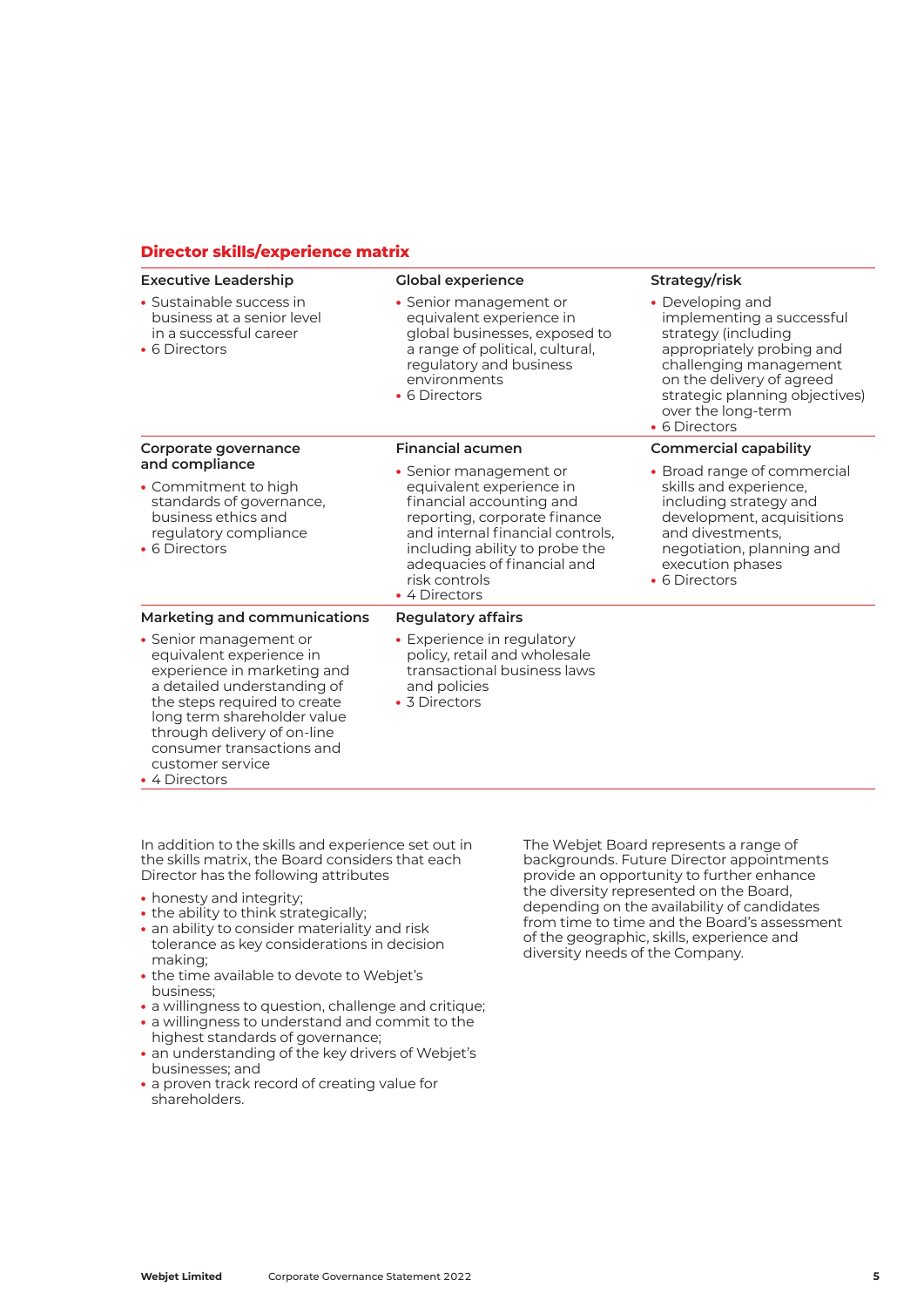#### **Board Renewal**

The Board believes that orderly succession and renewal are only achieved as a result of review and careful planning over a period of time. In doing this, the Board:

- **•** determines the skills, backgrounds, knowledge, experience, geographic location, nationality and diversity it believes necessary to meet the corporate purpose;
- **•** assesses the skills, backgrounds, knowledge, experience and diversity currently represented on the Board;
- **•** identifies any deficiency in representation of the desired skills and attributes and agrees a process for selection of one or more candidates who brings those skills to the Board; and
- **•** reviews both individual and Board performance and how performance might be enhanced both at an individual Director level and for the Board as a whole.

#### **Board and Director independence**

The Board Charter requires that a majority of Directors (including the Chair) be independent. The independence of a Director is assessed according to Webjet's Independence of Directors Policy. The assessment is carried out on appointment and, thereafter, annually or sooner if a Director's circumstances change in a manner that warrants re-assessment.

The prime test of independence used by the Board to determine a Director's independence is whether the Director is 'independent of management and of any business interest, position, association or other relationship that could materially influence (or be reasonably perceived to materially influence) the exercise of objective, unfettered or independent judgement by the Director or the Director's ability to act in the best interests of Webjet or its shareholders generally'.

The Board has reviewed the independence of each of the current Directors and determined that all of the Non-executive Directors are independent.

When making assessments of independence, the Board considers all relevant facts and circumstances. For the purpose of testing materiality, the Board uses a benchmark of 1% – i.e. a supplier to, or customer of, the Webjet Group will be material if transactions with parties associated with that person account for more than 1% of the Webjet Group's expenditure or more than 1% of such parties' consolidated gross revenue. There have been no commercial or financial transactions with any Director or related parties during FY22.

Where a Director is considered by the Board to be independent but is affected by circumstances that appear relevant to the Board's (or other person's) assessment of independence, the Board has undertaken to explain the reasons why it reached its conclusion. In applying the independence test, the Board considers relationships with management, major shareholders, subsidiary and associated companies and other parties with whom Webjet transacts business against pre-determined materiality thresholds, all of which are set out in the Independence of Directors Policy.

John Guscic is not considered independent as he is the Managing Director and a member of Webjet's management.

## **Independent Chair**

The principal role of the Chair is to provide leadership to the Board, to ensure the Board works effectively and discharges its responsibilities, and to encourage a culture of openness, debate, performance and collegiality. The Board Charter requires that the Chair must not be the same person as the Managing Director to ensure there is effective Board oversight of management's activities.

The Chair:

- **•** represents the Board to the shareholders and communicates the Board's position on issues;
- **•** serves as the primary link between the Board and management; and
- **•** sets the agenda for Board meetings (in consultation with the Managing Director and the other Directors) and is responsible for ensuring that all Directors are adequately briefed in relation to issues addressed at Board meetings.

## **Senior Independent Director**

The senior independent Director role is to act as a sounding board for the Chair, serve as an intermediary for the other Directors (if necessary), and be available to shareholders if they have concerns which contact through the normal channels of Chair or the Managing Director has failed to resolve or for which such contact may be inappropriate.

#### **Director induction and ongoing professional development**

The induction of new Directors is the role of the Remuneration and Nomination Committee and includes ensuring that an effective induction training and orientation program tailored to their existing skills, knowledge and experience is in place. Directors are encouraged to engage in professional development activities and to develop and maintain the skills and knowledge needed to perform their duties as a Director effectively.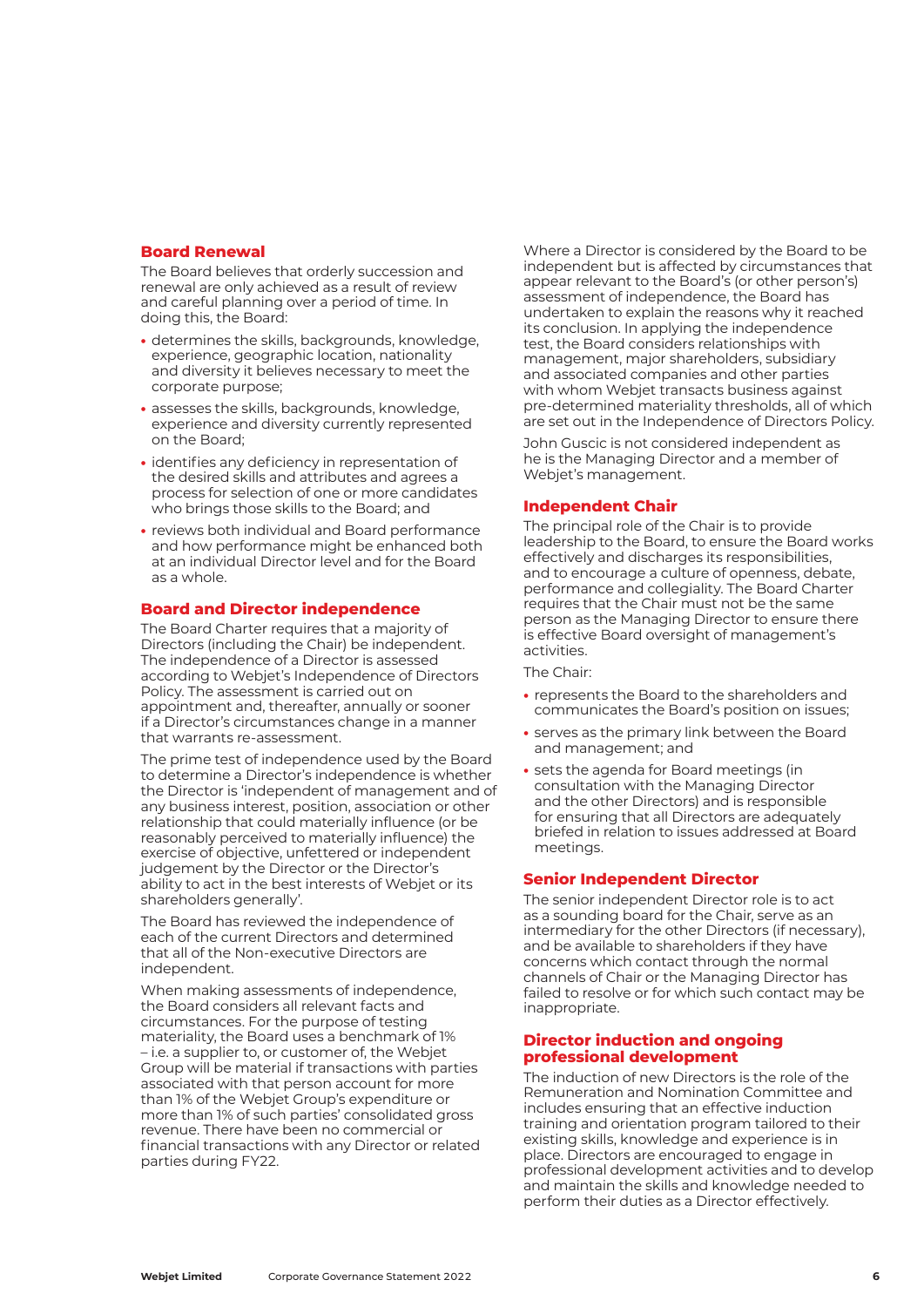## **Principle 3 Instil a culture of acting lawfully, ethically and responsibly**

## **Promoting responsible, lawful and ethical behaviour**

Webjet believes the culture of an organisation is critically important. Webjet is committed to creating a workplace where its employees at all levels are valued, have an opportunity to actively participate in the business and take on leadership roles. The creation of a culture where everyone is welcome and treated with respect is key to business success. Webjet's Board and senior management team are very conscious of setting the tone within the Company and monitoring the drivers that shape the culture and values within the Webjet workplace.

Webjet is committed to maintaining ethical standards in the conduct of its business activities and strongly believes that its reputation as an ethical business organisation is important in its ongoing success. The Webjet Group has established various policies and procedures that set out its values and expectations as to how the Company and its employees will work and behave towards each other. Webjet believes it is vital that the management team engages with and encourages employee participation, where employees can 'speak up', where employees may raise concerns and where the Board and management will act to address poor behaviours.

The Webjet Board has approved the Company's statement of values and senior management is responsible for embedding the values across the Group.

## **Code of Conduct**

Webjet has a Code of Conduct that applies to all Directors, Senior Executives, employees, contractors and everyone working at Webjet Group, regardless of their location.

The Webjet Code of Conduct reinforces the Company's values and is required to be signed by all employees prior to commencing work. Webjet is committed to operating to the highest standards of ethical behaviour and honesty and with full regard for the safety and health of its staff members, customers, the wider community and the environment. Webjet team members must act with integrity and honesty in the day to day performance of their jobs and in any situation where their conduct and behaviour could influence respect for the Company. The Company has adopted policies which commit it to meeting its responsibilities in areas where ethical or legal issues arise. The Company is also focused on ensuring a safe and respectful place of work for its people.

Webjet has independent external systems in place for employees and contractors to be able to anonymously report concerns regarding the behaviour of employees, contractors, Directors or others representing Webjet, in a way that protects their identity.

Failure to comply with the Code of Conduct is viewed as a serious matter, which may lead to disciplinary action, including dismissal and/or legal action.

## **Whistleblowing Policy**

Webjet encourages all Directors, employees, contractors and others working at Webjet to report any allegations of misconduct by any team member and/or failures by Webjet to honour its obligations, both legal and ethical, or to comply with its values. Webjet team members are able to use a separate third-party website to ensure confidentiality of reporting. All allegations of misconduct are taken seriously by the Board and senior management. Details of the Company's policy are set out in Webjet's Whistleblowing Policy.

## **Anti-bribery, fraud and corruption**

Webjet requires all its people to comply with applicable anti-bribery and corruption laws. Information regarding Webjet's commitment to conducting its business fairly, honestly and efficiently and the Company's key policies on business conduct are set out in the Code of Conduct and Webjet's Anti-Fraud and Corruption Policy.

## **Modern Slavery Statement**

The Board of Webjet is responsible for addressing Modern Slavery risk across the Group. Webjet is committed to ensuring high standards of Modern Slavery governance. In September 2021, Webjet issued its second Modern Slavery and Human Trafficking Statement on a voluntary basis. The Statement outlined the steps Webjet has continued to take as a business to prevent slavery and human trafficking in its own operations and supply chains. Information regarding Webjet's commitment to upholding human rights is also set out in its Code of Conduct.

## **Sustainability Report**

For further information on Webjet's management and performance on key governance topics during FY22, including its safety record and business ethics initiatives, please refer to the Company's Sustainability Report.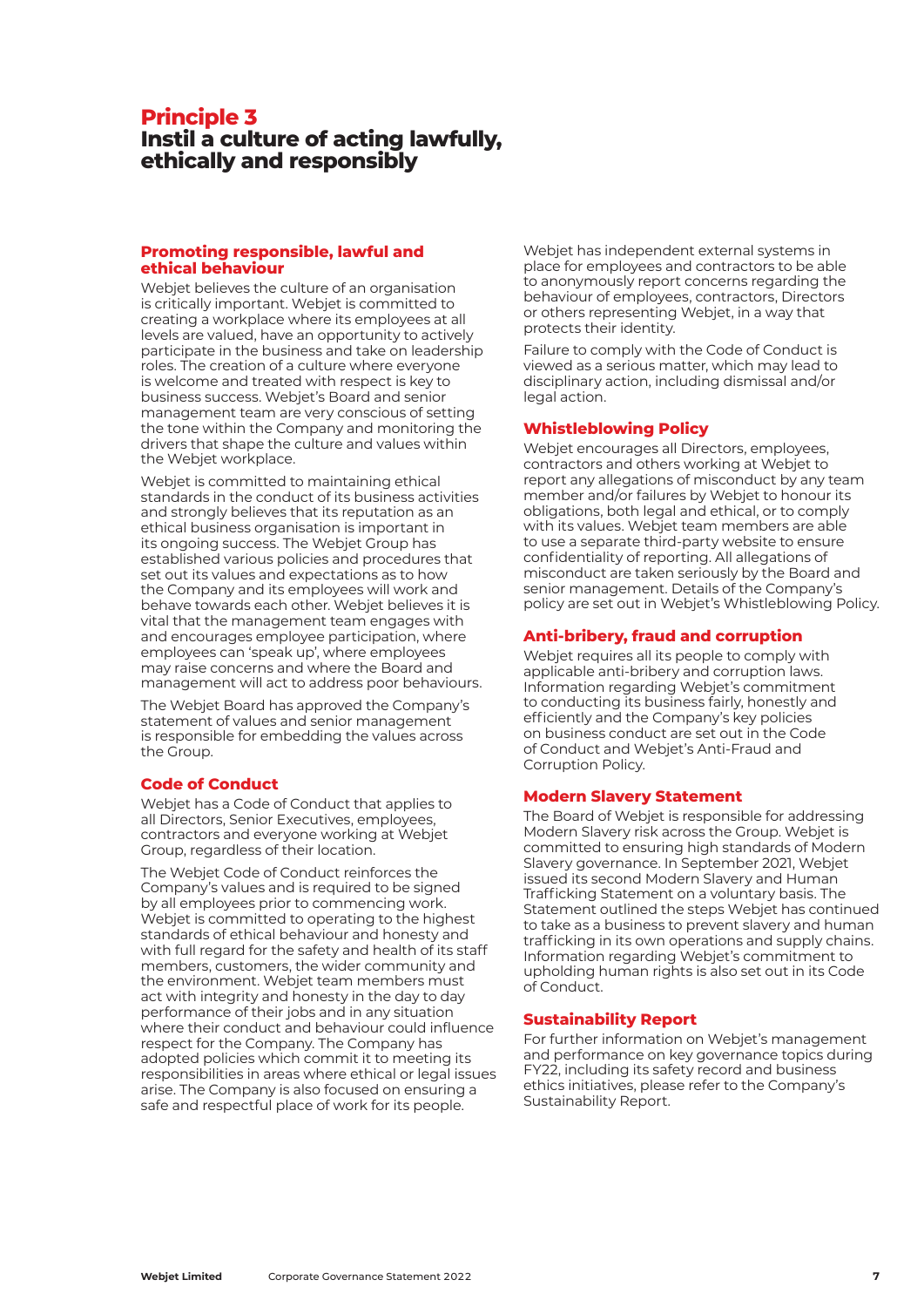# **Principle 4 Safeguard the integrity of corporate reports**

#### **Role of the Audit Committee**

The Audit Committee assists the Board in overseeing:

- **•** the integrity of the Webjet Group's financial statements and financial reporting;
- **•** the appointment, remuneration, qualifications, independence and performance of the External Auditor and the integrity of the audit process as a whole;
- **•** reviewing and monitoring the provision of additional services (if any) by the External Auditor;
- **•** the effectiveness of the systems of internal financial control and risk management;
- **•** plans, performance, objectivity and leadership of the internal financial control and audit functions and the integrity of the audit process as a whole;
- **•** systems for compliance with applicable legal and regulatory requirements within the Committee's area of responsibility;
- **•** capital management (funding, liquidity, balance sheet management, dividends); and
- **•** other matters requiring the approval of the Committee under its Charter or as referred by the Board from time to time.

In addition to its regular business, the Audit Committee discusses matters including compliance, adequacy of the internal accounting and finance resources and taxation. It also assists the Board in assuring the integrity of the Group's financial statements, by making recommendations to the Board about the appropriateness of accounting policies and practices, areas of judgement, compliance with accounting standards, stock exchange and legal requirements and the results of the external audit.

The Audit Committee reviews the half-yearly and annual financial statements and makes recommendations on specific actions (including formal adoption of the financial statements and reports) or decisions the Board should consider in order to maintain the integrity of the financial statements.

The Audit Committee also continues to monitor regulatory developments in relation to the audit regime and the role of audit committees and will continue to review and assess how changes in such matters are likely to impact the Webjet Group in the future.

Under the Audit Committee Charter, the Committee must consist of at least three members. Its members must be Nonexecutive Directors (a majority of whom must be independent) and have an independent Chair (who is not the Chair of the Board). The Committee members must between them have financial and accounting expertise and a sufficient understanding of the industry in which Webjet operates to be able to discharge the Committee's mandate effectively.

The Managing Director and his nominees, principally the Chief Financial Officer (CFO), support the work of the Committee and are regularly invited to attend and present at Committee meetings.

The Committee also meets with the External Auditor, both with and without members of management being present, on a regular basis and whenever deemed appropriate by the Committee Chair.

## **Integrity of financial reporting – Managing Director (MD) and Chief Financial Officer (CFO) certification**

The MD and CFO respectively provide assurance to the Board that:

- **•** Webjet's financial reports for each half year and full year present a true and fair view of the financial position and performance of the Company and are in accordance with accounting standards;
- **•** their opinion is based on a sound system of risk management and internal compliance and control; and
- **•** the Company's risk management and internal compliance and control system is operating effectively.

#### **Process to verify integrity of other corporate reports that are not audited or reviewed by External Auditor**

All company reports and presentations released to the market are reviewed and verified by senior management and approved by the Board especially as they relate to periodic results announcements.

The Company is committed to complying with the continuous disclosure obligations contained in the ASX Listing Rules and the Corporations Act. Details regarding the Company's procedures for assessing and disclosing material information are set out in the Webjet Market Disclosure and Communications Policy.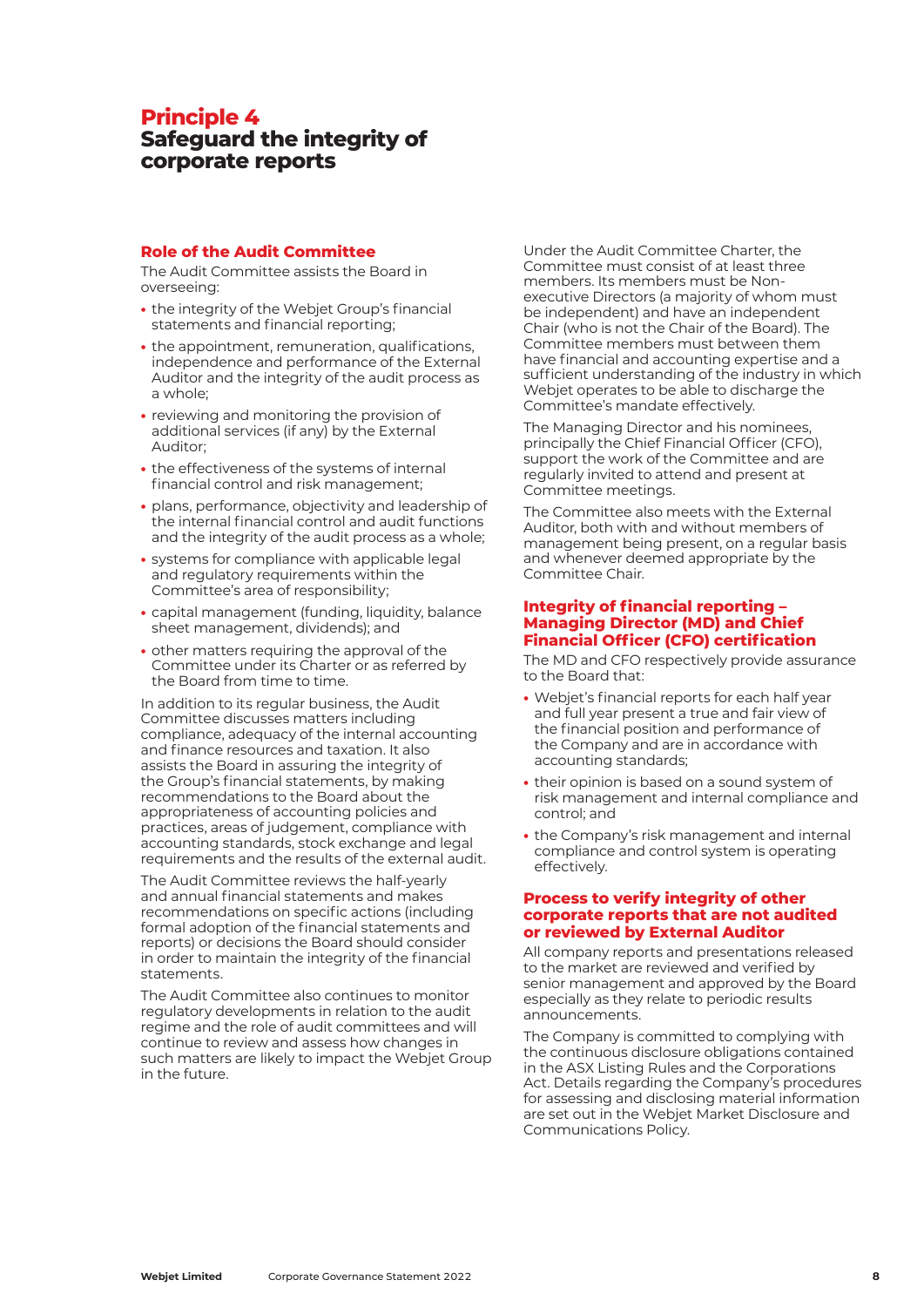## **Principle 5 Make timely and balanced disclosure**

#### **Market disclosure and communications with shareholders**

Webjet places material importance on effective communication with its shareholders, prospective shareholders and market participants and is committed to promoting high standards of disclosure to ensure that trading in Webjet's shares occurs in an efficient and well-informed market.

Webjet has disclosure obligations under Australian law and regulations (i.e. the Corporations Act and ASX Listing Rules).

To safeguard the effective dissemination of information and to ensure that Directors and employees are aware of their obligations, Webjet has adopted a Market Disclosure and Communications Policy that outlines:

- **•** the procedures adopted by the Company for meeting its disclosure requirements;
- **•** the roles and responsibilities of the Board, Managing Director and Company Secretary in ensuring Webjet complies with its disclosure obligations; and
- **•** the standards Webjet adopts for ensuring effective communication with shareholders and market participants.

All employees play an important role in enabling Webjet to comply with these obligations and all steps in the disclosure process are aimed at ensuring that information that may need to be disclosed is reported in a timely manner.

Material ASX announcements are cleared with Directors before release. Copies of all market announcements are made available to them promptly after release.

Copies of new and substantive investor or analyst presentations are released to the ASX Market Announcements Platform ahead of the presentation.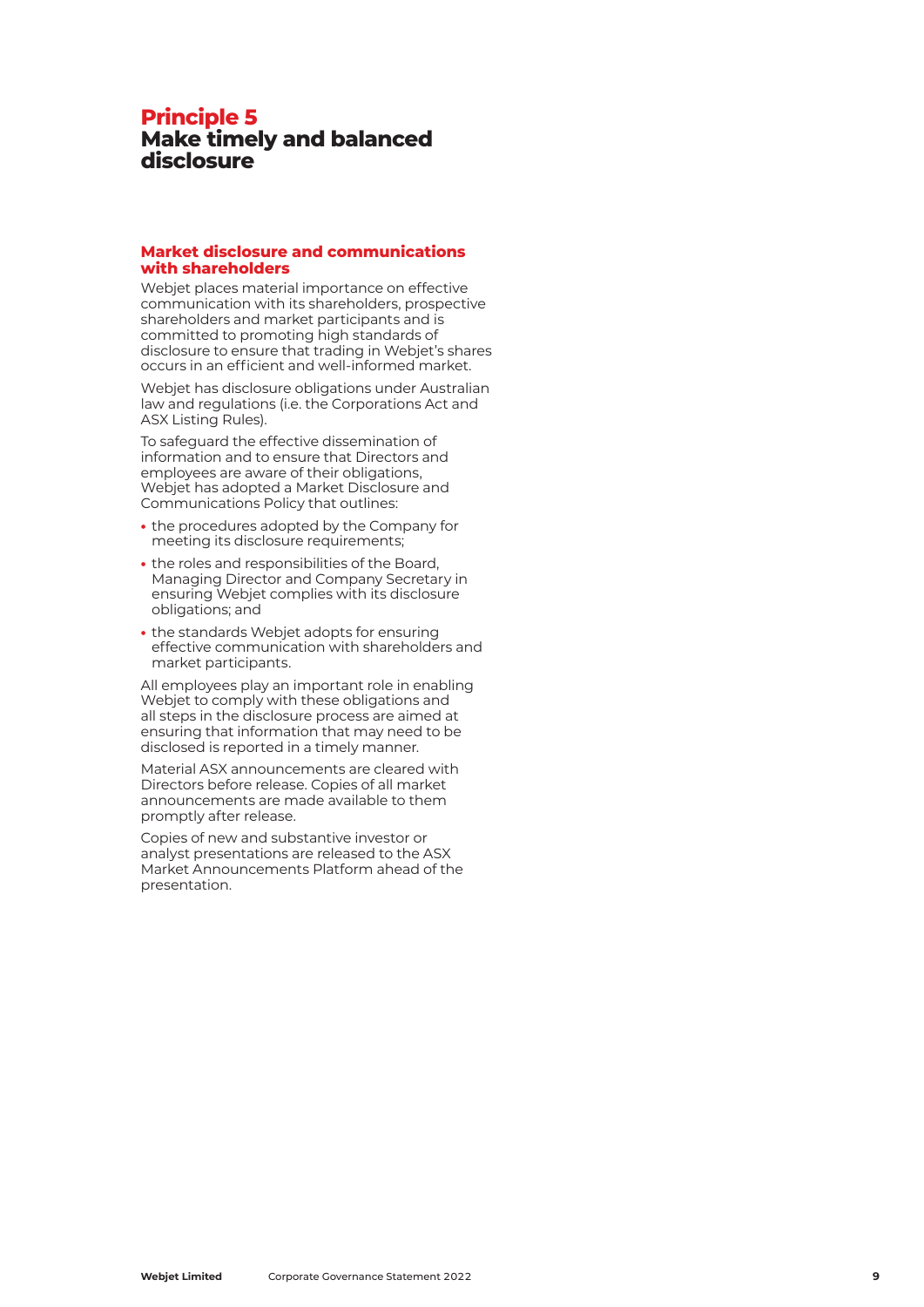# **Principle 6 Respect the rights of securityholders**

#### **Information about Webjet and its governance for securityholders**

Webjet places considerable importance on effective engagement and communication with shareholders. It recognises the value of providing current and relevant information to shareholders. Webjet's corporate website [www.webjetlimited.com in](http://www.webjetlimited.com)cludes a corporate governance page, where all relevant corporate governance policies, charters and information can be accessed. Copies of Webjet's annual reports and financial statements, ASX announcements, media releases and investor presentations are also available on the corporate website along with an overview of Webjet's businesses, brands, Board and management and corporate information.

#### **Investor Relations**

Webjet is committed to effective two-way communication with shareholders and other financial market participants through our investor relations, electronic communications and engagement programs.

The Company's investor relations program aims to allow investors and other financial market participants to gain a greater understanding of our business, governance, financial performance and prospects. It provides a forum for investors and other financial market participants to express their views to us on matters of concern and interest to them.

The investor relations team assesses and evaluates shareholder feedback, received through calls and emails, question and answer sessions at the AGM and questions raised at investment briefings.

Engagement between our Directors, shareholders and other financial market participants is an important part of our communication process. It assists in building awareness, alignment and better long-term relationships. While acknowledging and valuing continuous disclosure obligations, it is important for Directors and the Board to understand different perspectives of the various stakeholders and be prepared to respond to feedback.

Webjet is committed to a program of engagement with shareholders and other financial market participants which involves meetings that encourage constructive dialogue with the Company on the business, financial results, strategy and, as appropriate, governance and remuneration matters.

Feedback from these communication programs is reported to the respective Committees and to the Board. This ensures that all Directors have an understanding of shareholder perspectives on important matters.

## **Shareholder engagement and participation at meetings of securityholders**

The Annual General Meeting (AGM) is an important occasion for updating shareholders on the Company's performance. Webjet encourages its shareholders to participate in the AGM to ensure a high level of accountability and understanding of the Company's strategy and goals.

The AGM offers an opportunity for shareholders to ask questions of and to hear from the Board. Shareholders may also submit written questions to the Company in advance of the AGM. This allows the Board to listen to and respond to feedback. If practicable, all Directors and members of the senior management team attend the AGM. The External Auditor is also ordinarily available to answer questions relevant to the audit.

Webjet held its 2021 AGM via an online platform in order to maintain appropriate social distancing measures during the COVID-19 pandemic. It is intended that the 2022 AGM be held using a hybrid model allowing shareholders to elect whether to attend in person or via an online platform, subject to any applicable social distancing requirements at that time. Shareholders will be given a reasonable opportunity to participate in the meeting and will be able to put questions to board members and vote.

## **Voting on resolutions at meetings of securityholders**

Voting rights are seen as an important tool for securityholders to cast their views on significant matters affecting Webjet's business. All substantive resolutions at a meeting of securityholders are decided by conducting a poll rather than by a show of hands.

#### **Electronic Communications with Share Registry**

Shareholders can elect to receive electronic communications from and send communications to Webjet's share registry by visiting [www.computershare.com.au/easyupdate/WEB.](http://www.computershare.com.au/easyupdate/WEB)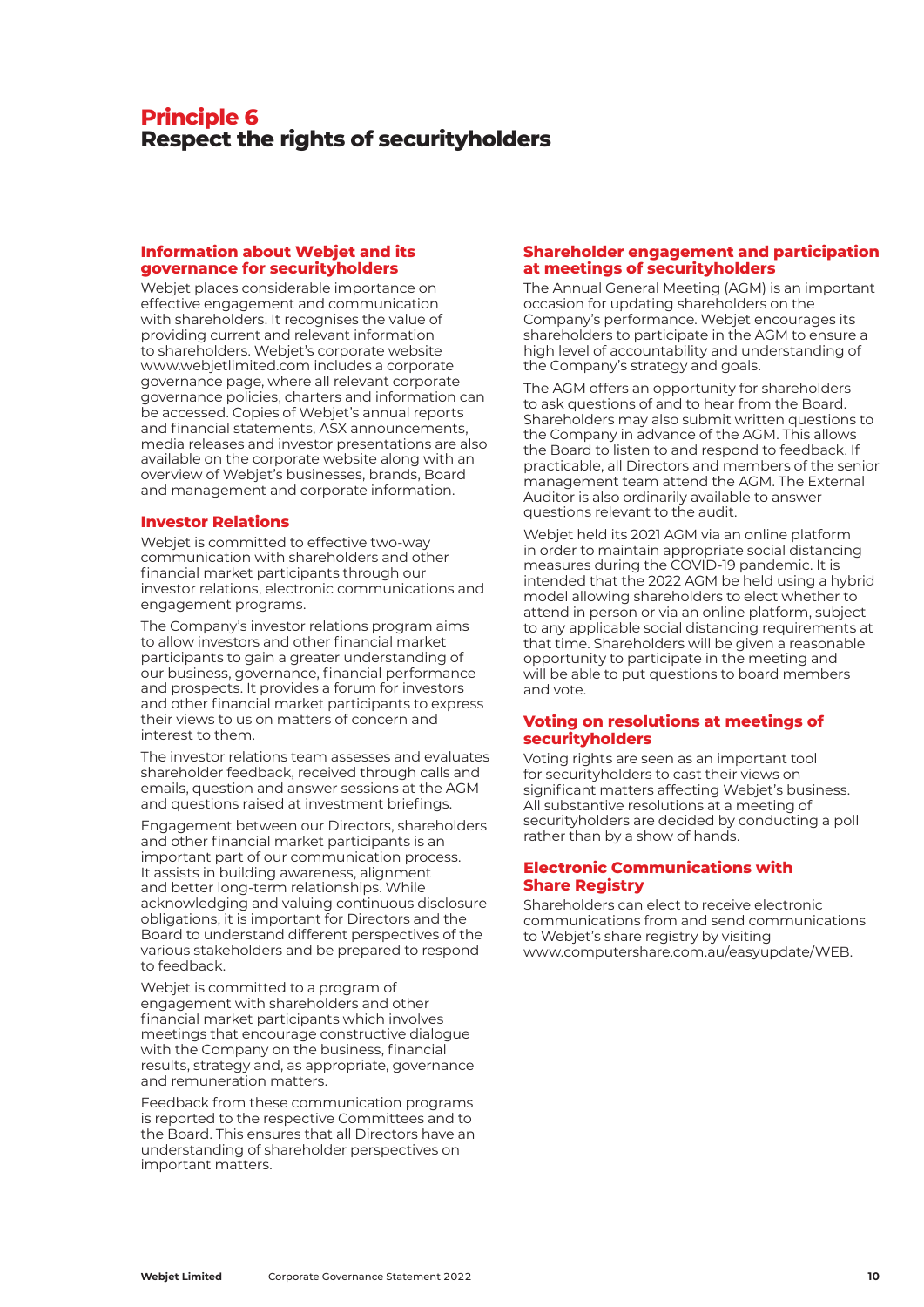# **Principle 7 Recognise and manage risk**

## **Role of the Risk Committee**

The purpose of the Risk Committee is to assist the Board in understanding, assessing and monitoring all categories of risk across the Group, noting that the monitoring of financial risks is primarily the focus of the Audit Committee. The Risk Committee currently comprises three independent Non-executive Directors.

The Risk Committee assists the Board in overseeing:

- **•** the appropriateness of Webjet's strategic direction in light of the economic, social, political, cyber, environmental, legal and regulatory environments in which the Group operates;
- **•** the adequacy of the Group's risk management framework, risk profile and risk appetite;
- **•** the identification and assessment of material business risks and priorities (in terms of relative risk levels);
- **•** procedures for identifying business and operational risks (including cyber-security risks) and controlling their impact on Webjet;
- **•** the adequacy and operating effectiveness of the systems of internal control, risk management and related policies and procedures;
- **•** procedures for ensuring compliance with relevant regulatory and legal requirements;
- **•** the design, implementation, operation and assessment of controls to ensure residual risks are tolerable;
- **•** the adequacy of the coverage and quantum of insurance arrangements of Webjet; and
- **•** other matters requiring the approval of the Committee under its Charter or as referred by the Board from time to time.

The Managing Director and his nominees, principally the Global Chief Operating Officer and the CFO, support the work of the Risk Committee and are invited to attend and present at Committee meetings as required.

## **Review of Risk Management Framework**

In addition to the work of the Risk Committee, the Board reviews and considers the Group's risk profile on a regular basis to ensure it supports the achievement of Webjet's strategy, including determining the nature and extent of risks the Board is prepared to take in the pursuit of the Webjet Group's objectives. The Board is also responsible for reviewing, endorsing and overseeing the Company's risk management framework for managing financial and non-financial risks at least annually, and satisfying itself that it continues to be sound, deals adequately with contemporary and emerging risks such as conduct risk, risk culture, digital disruption, cyber-security, privacy and data breaches and that Webjet is operating within the risk tolerance levels determined by the Board.

Webjet is exposed to a range of economic, business and social sustainability risks and seeks to mitigate any material exposures to its operations through a range of measures aligned with its risk management framework. Key economic, business and social sustainability risks include (but are not limited to) the following:

- **•** COVID-19 pandemic
- **•** economic conditions
- **•** changes within specific markets in which we operate
- **•** changes in consumer preferences
- **•** increased competition
- **•** financial risks
- **•** impact of war, terrorism and other external events
- **•** changes to Government policies and regulations
- **•** technology disruption
	- **•** technology/IT system failure
	- **•** data security
	- **•** retention of key personnel
	- **•** reputation risks
	- **•** supplier relationships
	- **•** customer loyalty
	- **•** intellectual property **•** strategy/M&A
- Every effort is made to identify and manage material risks, however additional risks not

currently known or listed may also adversely affect future performance.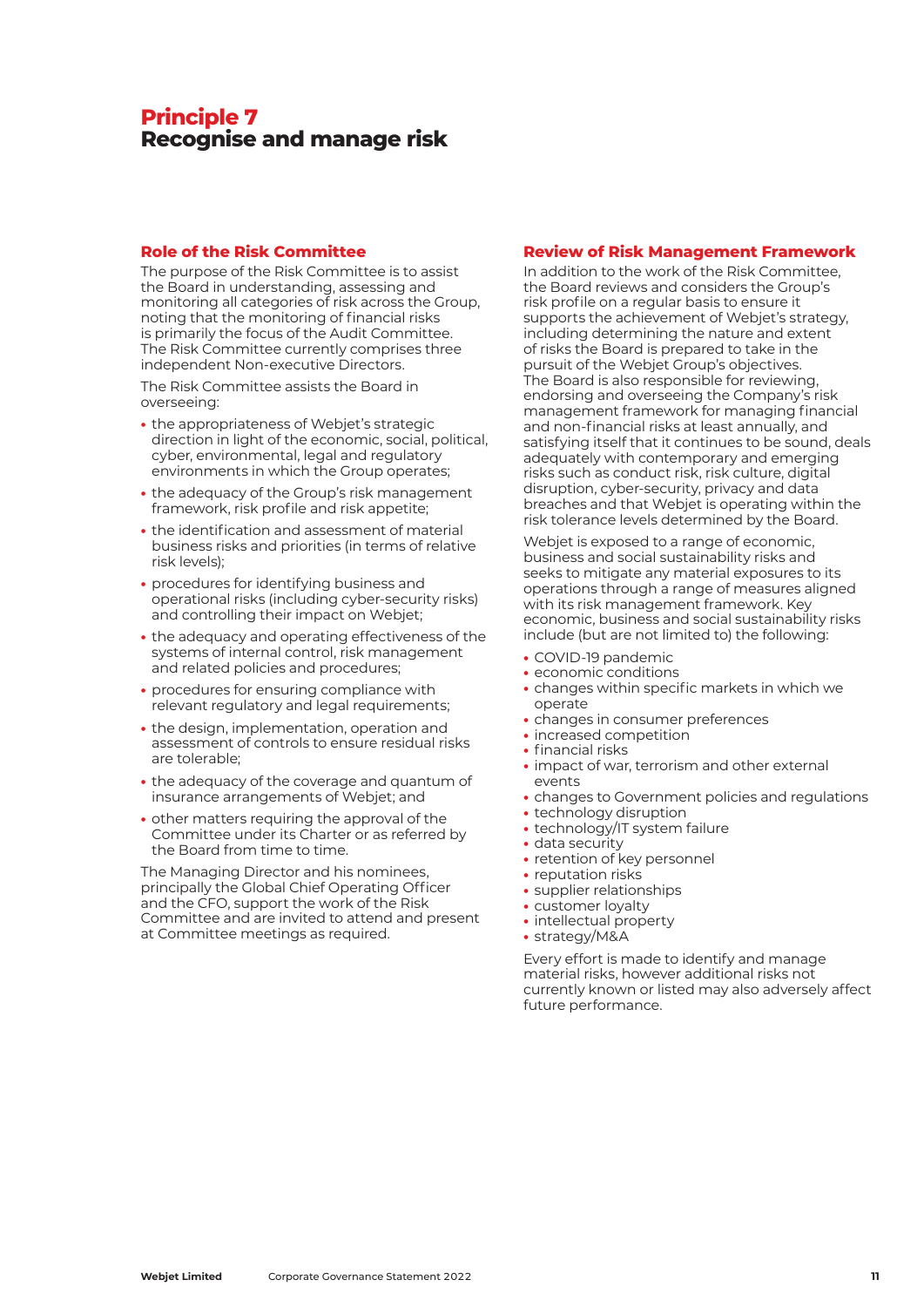#### **Internal Audit Function**

Webjet does not currently have an Internal Audit function. Internal control and risk management are presently contained within each of the Company's business units and are a specific responsibility of the CEO of each business unit. The business unit CEOs complete monthly risk management reports including key performance metrics and detailed control and risk issues for review by the Managing Director and oversight by the Board.

As the Company's global footprint expands, the Board continues to actively monitor whether and when to establish an Internal Audit function. The Company continues to improve internal control functions and during FY22 completed the roll out of new software to monitor key risk areas included in monthly reporting.

#### **Management of material exposure to environmental or social risks**

Webjet accepts that, as part of doing business in both Australia and internationally, its customers, shareholders, employees and the community expect that it will do so in an environmentally responsible and socially sustainable manner. The Risk Committee assists the Board in overseeing the management of the Company's material exposure to environmental and social risks.

Webjet's processes to manage and mitigate environmental and social risks are discussed in more detail in the Company's Sustainability Report.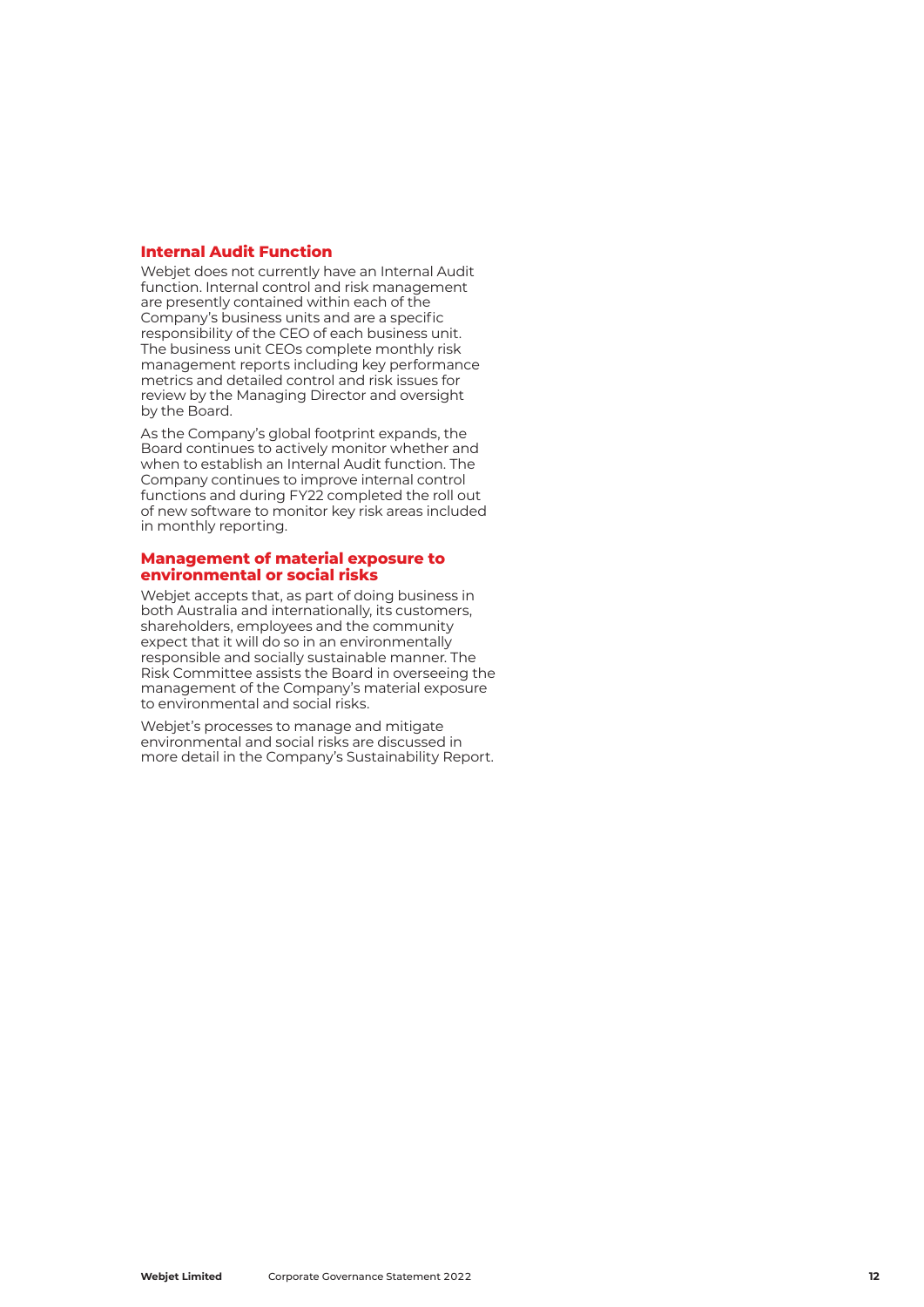# **Principle 8 Remunerate fairly and responsibly**

#### **Role of the Remuneration Committee**

The Remuneration and Nomination Committee comprises three independent Non-executive Directors (including the Committee Chair). Members of the senior management team support the work of the Committee and are invited to attend Committee meetings as required. No senior management team member is present when any matter relevant to their remuneration is considered or discussed.

The Remuneration and Nomination Committee assists the Board in overseeing:

- **•** the remuneration policy and framework (including short and long-term incentive plans), its specific application to the Managing Director and its general application to all members of the Senior Executive team and, as appropriate, employees;
- **•** the adoption, operation and administration of all annual and longer-term incentive plans;
- **•** the determination of levels of reward for the Managing Director and general overview of the levels of reward for the Managing Director's direct reports;
- **•** the annual evaluation of the performance of the Managing Director (via the Chair of the Board);
- **•** the Company's compliance with applicable legal and regulatory requirements associated with remuneration matters;
- **•** preparation of the Remuneration Report included in the Annual Report; and
- **•** communication to shareholders and other stakeholders on remuneration policy and the Committee's work on behalf of the Board.

#### **Remuneration policies and practices**

Webjet is committed to attracting and retaining the best people to work in the organisation, including Directors and Senior Executives. The remuneration arrangements the Board has put in place recognise the need to align the activities of management with the interests of Webjet's shareholders. Key objectives which underpin the structure and quantum of remuneration arrangements include to:

- **•** support the execution of the Group's business strategy in alignment with the appropriate risk framework;
- **•** be internationally competitive to attract, motivate and retain skilled executives willing to work globally;
- **•** recognise and reward executives fairly and equitably by reference to their unique skills and industry experience;
- **•** align the structure of executive remuneration as closely as possible with the delivery of shareholder value; and
- **•** support contractual and approved obligations without paying more than is reasonably necessary.